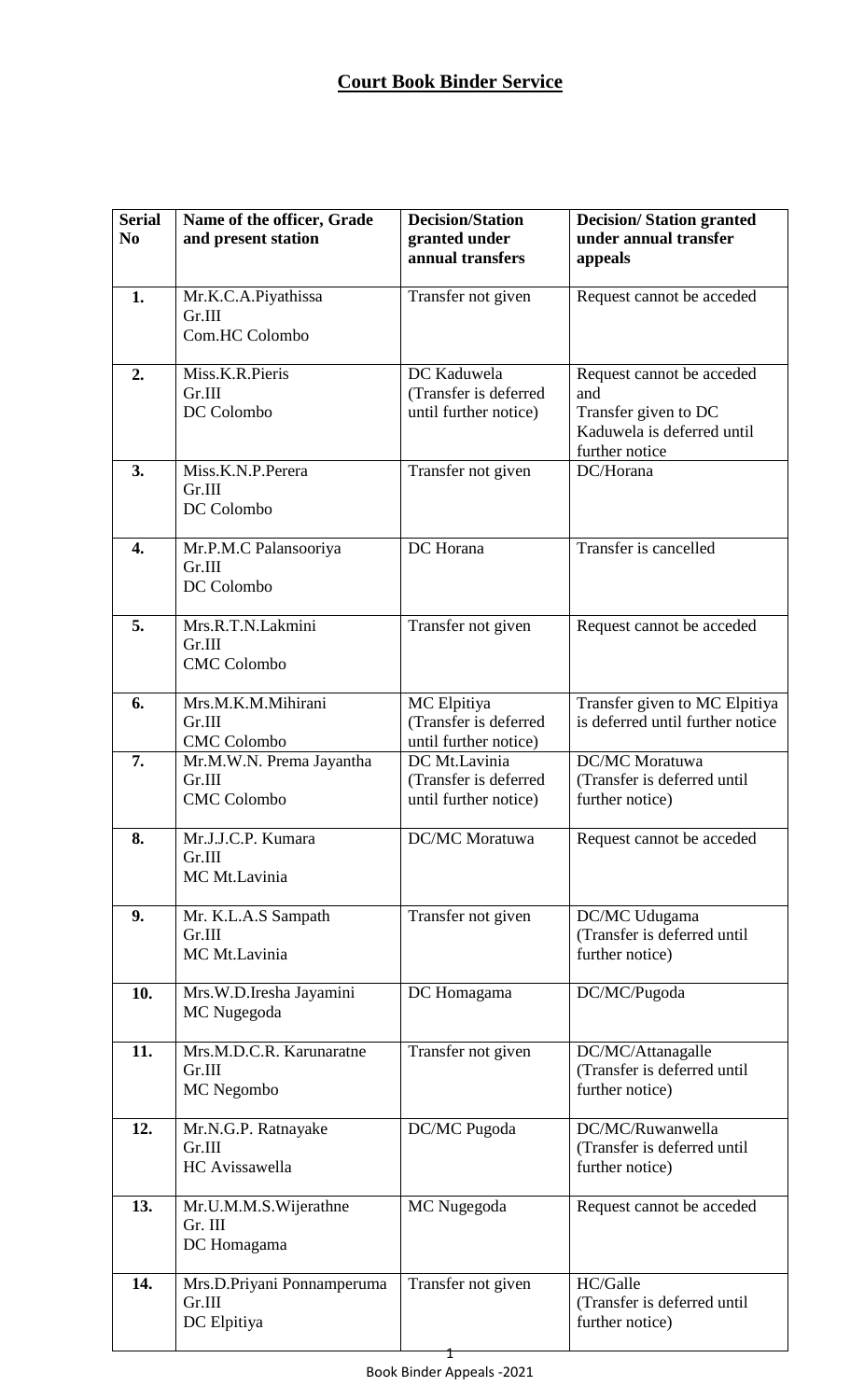| 15. | Mrs.P.Yamuna<br>Gr.III<br><b>CAHC Tangalle</b>                    | DC Matara             | Request cannot be acceded                                      |
|-----|-------------------------------------------------------------------|-----------------------|----------------------------------------------------------------|
| 16. | Mrs.R.M.Rasika Lakmali<br>Gr. III<br>HC Nuwara Eliya              | Transfer not given    | Request cannot be acceded                                      |
| 17. | Mrs.G.D.N.H.Aththanayake<br>Gr. III<br>HC Nuwara Eliya            | Transfer not given    | DC/MC/Matale<br>(Transfer is deferred until<br>further notice) |
| 18. | Mr.M.A.W.Nuwan<br><b>HC</b> Kegalle                               | <b>CAHC Kandy</b>     | Request cannot be acceded                                      |
| 19. | Mr.A.M.M.Mussamil<br>Gr.III<br>MC Kurunegala                      | Transfer not given    | HC/Kandy<br>(Transfer is deferred until<br>further notice)     |
| 20. | Mrs.M.D.M.K.Jayarathne<br>MC Hettipola                            | DC/MC Nikaweratiya    | Transfer is cancelled                                          |
| 21. | Mrs.M.M.M.Tennakoon<br>Gr. II<br>DC/MC Nikaweratiya               | MC Hettipola          | DC/MC/Wariyapola                                               |
| 22. | Mrs.W.D.K. Somalatha<br>Gr.II<br>MC Polgahawela                   | DC Kurunegala         | Request cannot be acceded                                      |
| 23. | Mr.E.M.G.Bandara Ekanayake<br>Gr. III<br>HC Anuradhapura          | DC/MC Dambulla        | Request cannot be acceded                                      |
| 24. | Mr.B.G.D.K.D. Wijeratne<br>Gr.III<br>DC Anuradhapura              | Transfer not given    | Request cannot be acceded                                      |
| 25. | Mr.G.D.N.N. Wijethunga<br>Gr.III<br>DC Anuradhapura               | <b>CAHC</b> Homagama  | Request cannot be acceded                                      |
| 26. | Mr.S.Rifaideen<br>Gr. III<br>HC Polonnaruwa                       | Transfer not given    | Request cannot be acceded                                      |
| 27. | Mr.A.M.M. Farsan<br>Gr.III<br>DC/MC Polonnaruwa                   | <b>HC</b> Trincomalee | HC/Batticaloa                                                  |
| 28. | Mrs.Inoka Indumathi<br>Senevirathne<br>Gr. III<br>MC Tambuttegama | Transfer not given    | Request cannot be acceded                                      |
| 29. | Mrs.K.Kokila Sarojini<br>Gr.II<br>DC Badulla                      | DC Bandarawela        | Request cannot be acceded                                      |
| 30. | Mr. Galahagedarage<br>Dhammika<br>Gr. III<br>DC Bandarawela       | MC Nuwara Eliya       | Request cannot be acceded                                      |